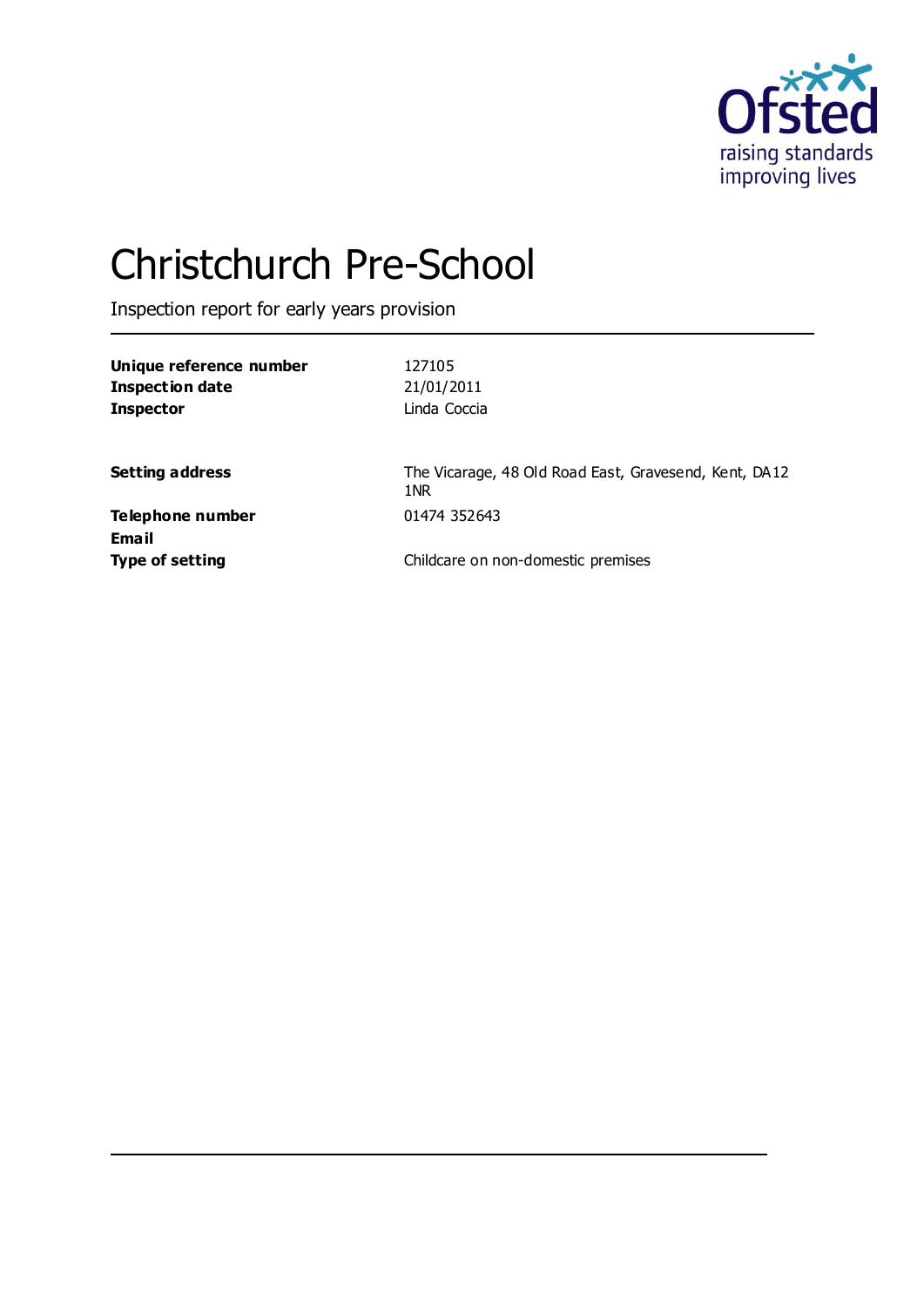The Office for Standards in Education, Children's Services and Skills (Ofsted) regulates and inspects to achieve excellence in the care of children and young people, and in education and skills for learners of all ages. It regulates and inspects childcare and children's social care, and inspects the Children and Family Court Advisory Support Service (Cafcass), schools, colleges, initial teacher training, work-based learning and skills training, adult and community learning, and education and training in prisons and other secure establishments. It assesses council children's services, and inspects services for looked after children, safeguarding and child protection.

If you would like a copy of this document in a different format, such as large print or Braille, please telephone 0300 123 1231, or email enquiries@ofsted.gov.uk.

You may copy all or parts of this document for non-commercial educational purposes, as long as you give details of the source and date of publication and do not alter the information in any way.

T: 0300 123 1231 Textphone: 0161 618 8524 E: enquiries@ofsted.gov.uk W: [www.ofsted.gov.uk](http://www.ofsted.gov.uk/)

© Crown copyright 2011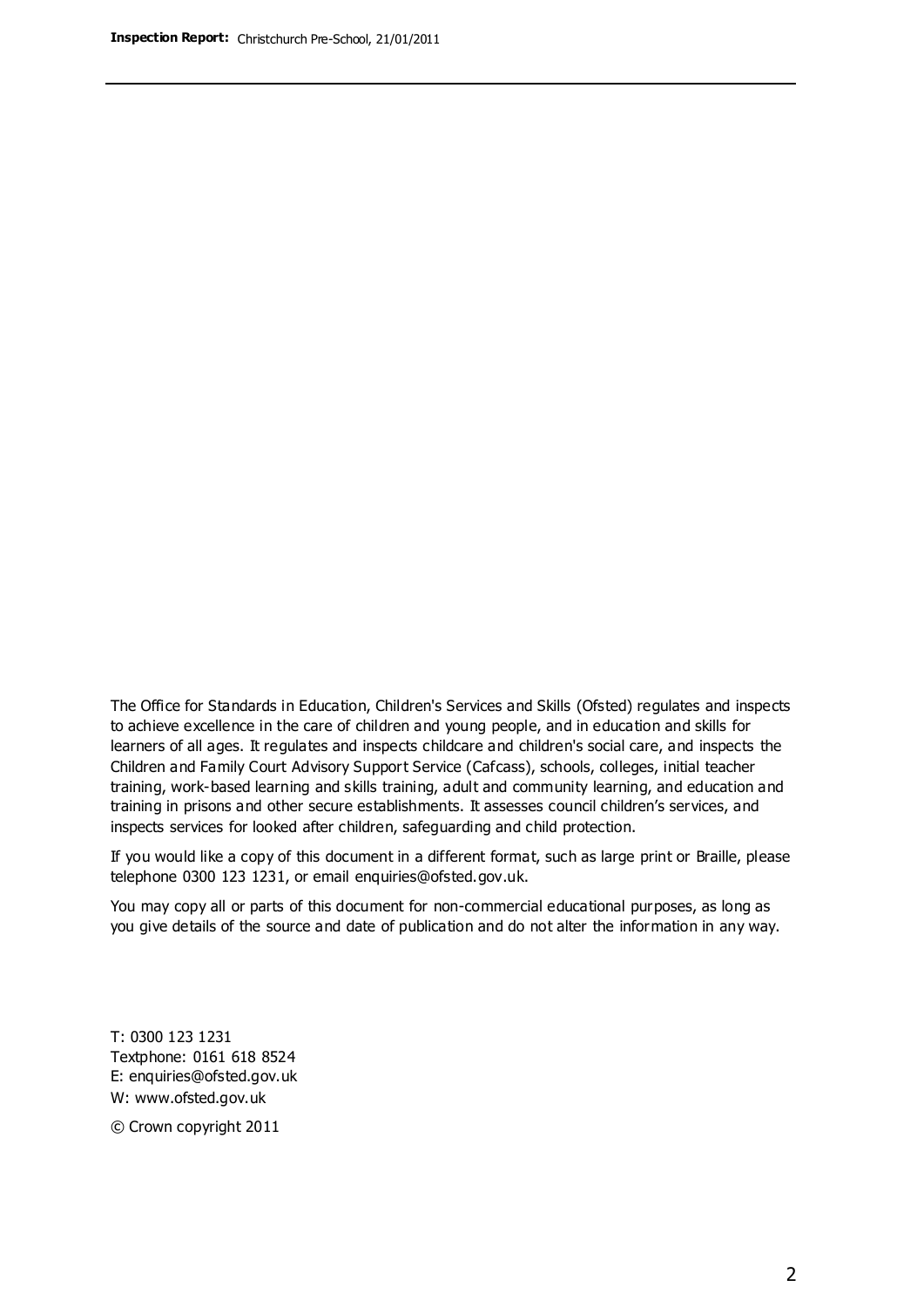#### **Introduction**

This inspection was carried out by Ofsted under Sections 49 and 50 of the Childcare Act 2006 on the quality and standards of the registered early years provision. 'Early years provision' refers to provision regulated by Ofsted for children from birth to 31 August following their fifth birthday (the early years age group). The registered person must ensure that this provision complies with the statutory framework for children's learning, development and welfare, known as the *Early* Years Foundation Stage.

The provider must provide a copy of this report to all parents with children at the setting where reasonably practicable. The provider must provide a copy of the report to any other person who asks for one, but may charge a fee for this service (The Childcare (Inspection) Regulations 2008 regulations 9 and 10).

Please see our website for more information about each childcare provider. We publish inspection reports, conditions of registration and details of complaints we receive where we or the provider take action to meet the requirements of registration.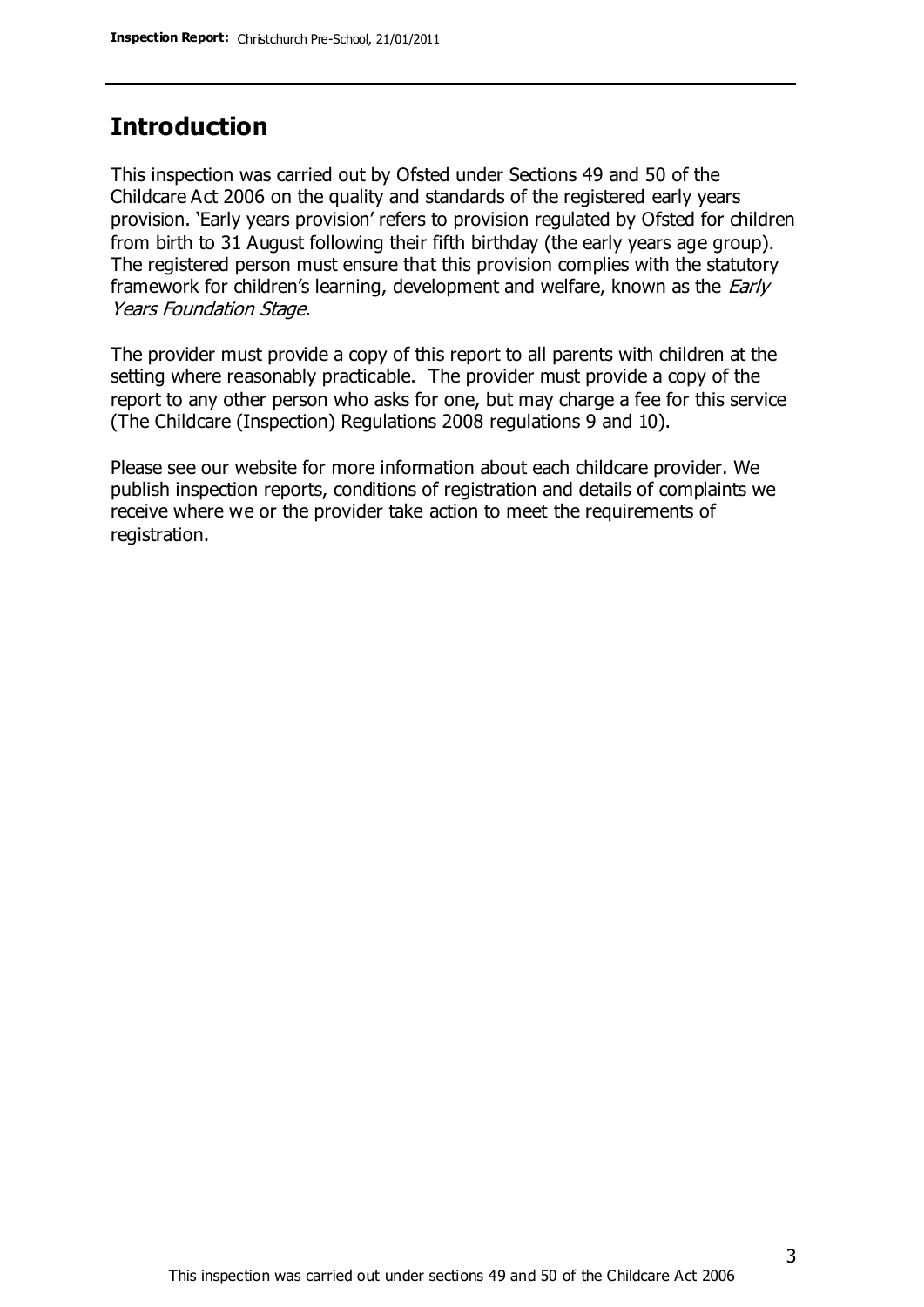## **Description of the setting**

Christchurch Pre-School opened in 1975 and is situated in the town of Gravesend, Kent. It operates from one room in a church hall with separate kitchen and toilet facilities. All children share access to a secure enclosed outdoor play area. Disabled access is available throughout the premises.

The pre-school is registered on the Early Years Register. A maximum of 26 children may attend the pre-school at any one time. The pre-school is open each weekday from 9.15am to 12.15pm, 38 weeks of the year. There are currently 36 children aged from two to under five years on roll. Children aged three and four years receive funding for nursery education. Children come from a wide catchment area. There are procedures in place to support children with special educational needs and/or disabilities and children who speak English as an additional language.

The pre-school employs seven staff; of whom six, including the manager, hold appropriate early years qualifications to National Vocation Qualification level 3 or above. One member of staff is working towards a qualification.

## **The overall effectiveness of the early years provision**

Overall the quality of the provision is outstanding.

This provision provides outstanding quality of care for children due to the extensive range of activities available and the high levels of monitoring given to them. The manager has addressed a number of recommendations made at the last inspection and has made further additional changes to improve the environment for children. Overall, the provision is outstanding in effectively meeting the needs of children and is able to maintain effective continuous improvement.

## **What steps need to be taken to improve provision further?**

To further improve the high quality early years provision the registered person should consider:

• strengthen the current use of reflective practice and self-evaluation to continuously improve the quality of the provision for all children.

## **The effectiveness of leadership and management of the early years provision**

The provider employs an extremely competent manager to oversee the day-to-day running of the provision. She and her professional and caring staff provide an extremely warm and welcoming provision, which helps children to flourish. The manager efficiently ensures that all staff are suitable to be with the children, as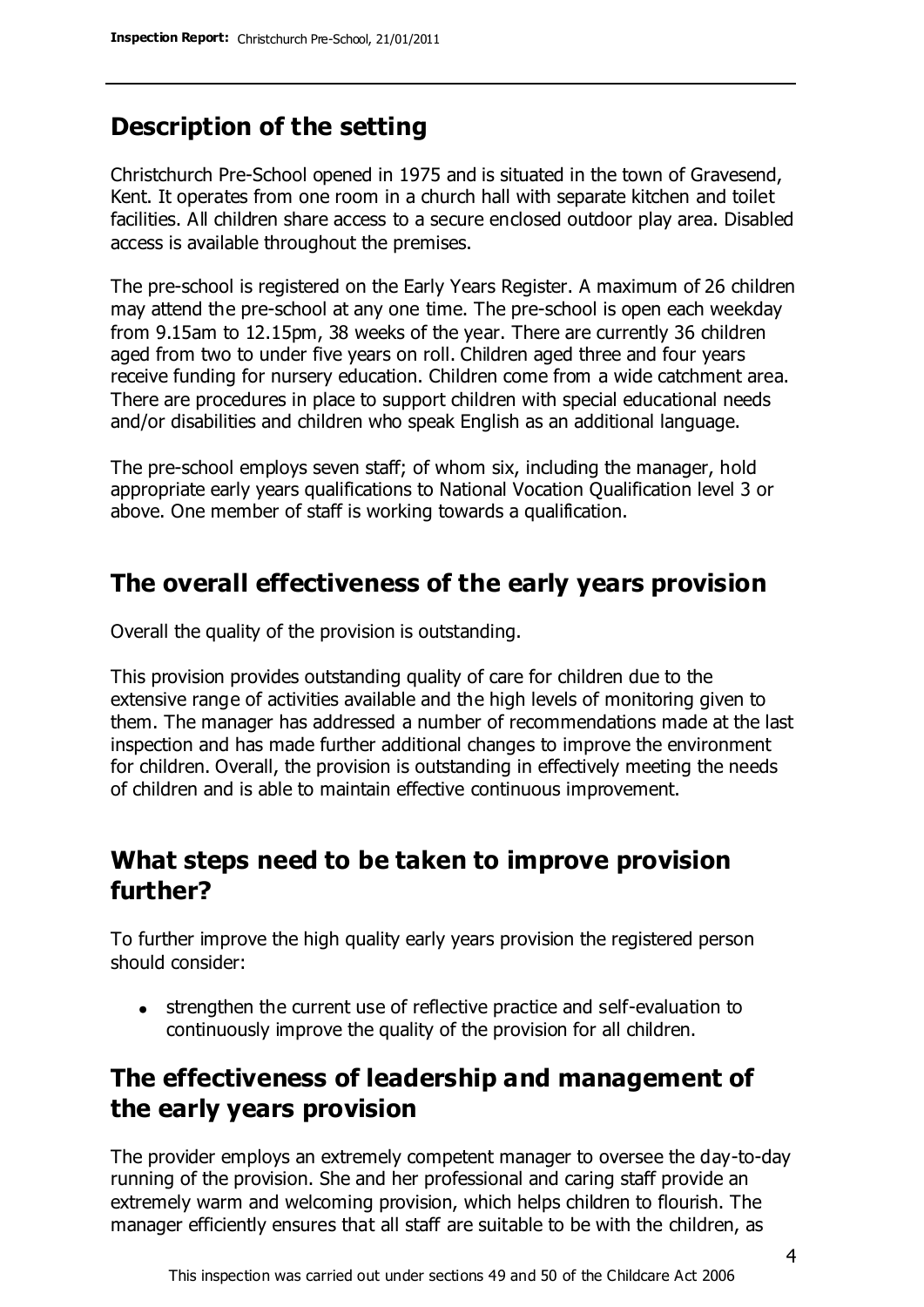she implements rigorous and robust recruitment and vetting procedures. Criminal Record Bureau checks are held by all staff and details of these are held within each member of staffs' employment and training record. The daily risk assessments are very thorough with any hazards quickly reported and acted upon. Extensive assessments are carried out for outings, particularly when children visit The Forest School. All regulatory paperwork is exceptionally maintained; for example, parents receive a copy of any accident report containing very full details of the incident. All children show a great awareness of safety procedures indicating that they use them very regularly. Children's well being is exceptionally promoted.

The manager has high expectations of staff and children. Her extensive plans for future improvement include ensuring that all policies are operating and are implemented effectively in line with the ever changing needs of individual children. Plans also include ensuring staff receive support in order to confidently implement the procedures, particularly concerning children's learning and development. Improvement planning is a result of the exemplary self-evaluation the manager carries out. Policies and procedures are fully discussed with staff at meetings, with parents at coffee mornings and the views of children are listened to. However, the pertinent points of discussions with parents may be lost as these are not recorded for inclusion in the provision's self-evaluation.

The play area is used very well in line with children's needs. The range of resources available to the children and the use they make of them is exemplary. Real equipment is used in the home area, large areas are available for construction play with a wide variety of different construction mediums and the craft area is extensive. Children select what they use and where they want to use them. The manager has thoughtfully considered the different language needs of the children and as a result much of the labelling of equipment is displayed in two or three languages. She has made extensive enquiries in to accessing translation documents from Kent County Council and her local authority. In some instances parents have been approached to translate information for other parents. Parents and children receive excellent support from the provision's Special Educational Needs Co-coordinator, if the need arises. There are currently no children with special needs and/or learning difficulties or children who speak English as an additional language attending. The manager has considered the particular learning needs of boys at her provision. The improvements made to the environment to cater for them has resulted in a marked change in their attitude in how they play; for example, boys still love their cars but are more likely to take the cars with them to other activities instead of just playing on the car mat. Children's individual needs are being met.

The manager has forged excellent links with a range of different agencies in order to benefit children. She co-chairs the local Gravesham Forum alongside the head of a local primary school. She and different members of staff have visited local schools to look at their activities. The provision is 'ICAN' (talk) accredited and buddies up with other local provision in order to ensure all children's individual communication skills are developing well. The latter is supported by the local speech and language therapist. Parents report that they receive excellent service from the provision. Some have had older children who attend the group. Others have moved children from different provisions to attend five days a week because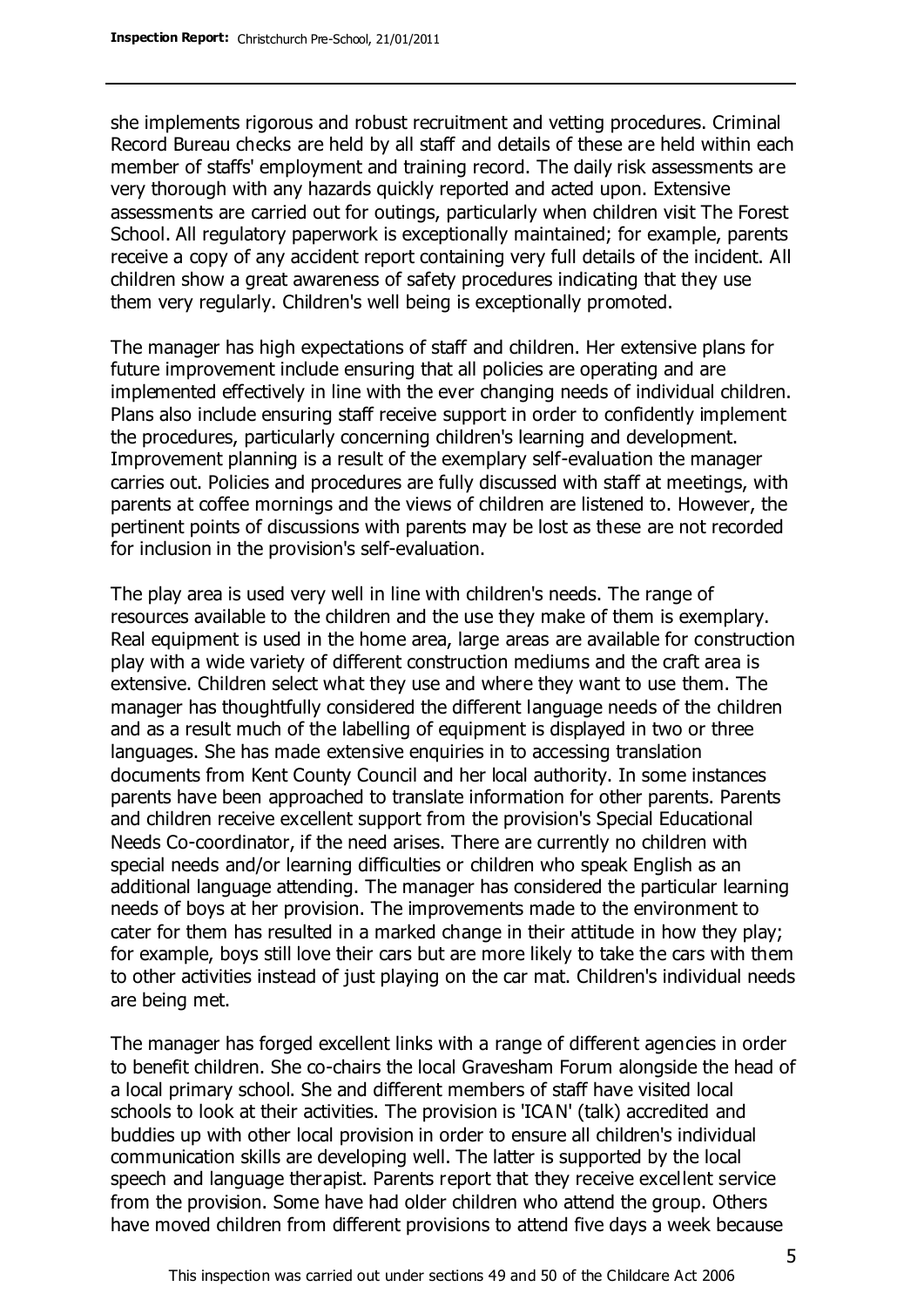they have noticed how well their children settle and are impressed with the range of activities and progress made. They all report that staff are 'wonderful' and 'fantastic'. Many comment on how approachable staff are. Parents feel that staff always make time for them and they never feel rushed. Parents are given the long observation sheets carried out by staff on their children to read and comment on every two weeks. They are very involved in their children's learning with children bringing in items from home for group participation. Children receive excellent consistent care.

### **The quality and standards of the early years provision and outcomes for children**

Children are extremely eager to play; so much so that they often need to be reminded to find their name for the registration board. They rush into the provision, animatedly talking to their key-worker and their friends. They are very keen to inform staff of events at home and proudly display any items they bring with them for group activities; for example, children bring in their teddy bears for a bear hunt. The children know the routines of the provision extremely well, which gives them a strong sense of security and helps them feel safe in the setting. They display extremely high levels of confidence and self-esteem; for example, they are able to hold extensive conversations with visitors both alone and in small groups. They defer to each other allowing each other the chance to speak. Children are instrumental in choosing the activities they engage in. They indicate to staff the toys they want out and help the manager plan activities for the following week by selecting the desired photographs of toys from the box. Children initiate many activities themselves; for example, they regularly visit The Forest School which is a provision that allows children to experience the outdoors for the whole session. They learn to appreciate mini-beasts, different types of woodland, how to stay safe outdoors and what berries and fungi may be dangerous. These visits also play a big part in helping children adopt healthy lifestyles. During one visit a ranger made a see-saw out of logs and the children decided they wanted to make a similar seesaw in the provision's garden. Together they considered the different shapes of a variety of items for the base, testing them out with different lengths of wood. They worked exceptionally well together to achieve their aim and their attempts were photographed and made into a wonderful display. This activity not only tested their problem solving and reasoning skills but also helped them to communicate effectively with each other, tested their creative abilities and allowed them to engage in physical play. Children are interested learners and are developing a wide range of future skills. In directing their own play and initiating activities children are also making excellent contributions to the provision.

Children's initial assessments are carried out by keyworkers during the first two weeks of the child starting. Keyworkers use information from parents and simple observations in order to assess a child's starting points. Long observations, photographs and examples of children's work are used to plot their progress each term on their unique journey sheets. The unique journey paperwork clearly identifies children's next steps, which are used by keyworkers to plan for each child's interests and abilities. The Early Years Foundation Stage practice guidance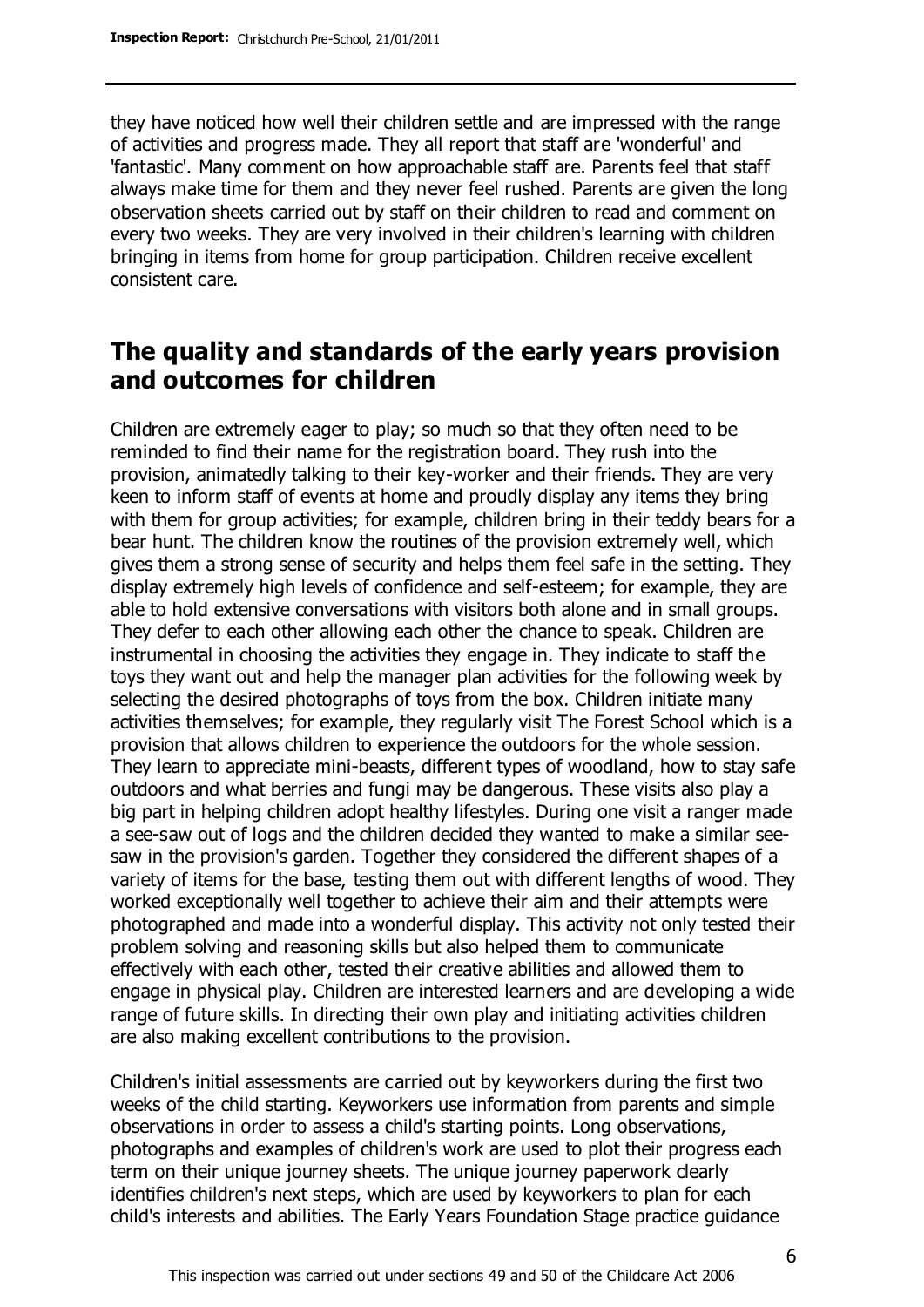is used by staff to challenge children and help them progress. This is only possible because keyworkers know their key children so well and are able to identify who can cope with challenges and when. Staff monitor and record the progression of each child in each area of learning. The manager also monitors all children on a master sheet to ensure that one area of learning is not being addressed to the detriment of others. This excellent system also ensures that staff receive the support they need from the manager to effectively deliver the Early Years Foundation Stage to the children. It is clear from the exemplary progress records available that children are making excellent progress towards the Early Learning Goals; indeed, the records show that some children have reached the Early Learning Goals in some areas of their learning.